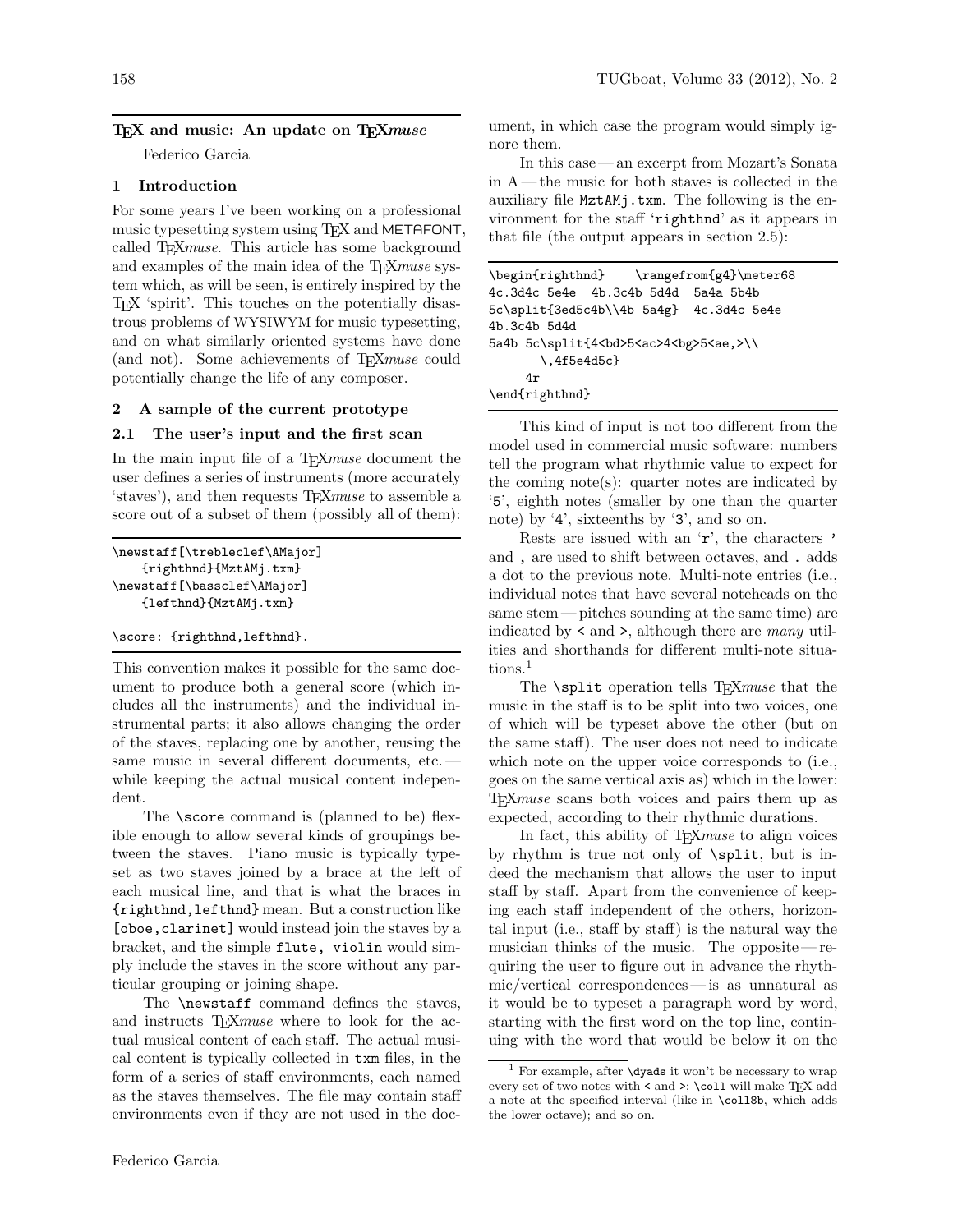second line, then the first word on the third line, and so on. It is this unfriendly requirement that makes MusiXTEX (the remarkably complete system developed in the 1990s under the leadership of the late Daniel Taupin) hopelessly useless for the typesetting of music beyond small snippets; it has in fact prompted the implementation over the years of several 'pre-processors', non-TEX utilities that translate horizontal input into the vertical arrays required by MusiXT<sub>F</sub>X.

TEXmuse achieves this because its code, so to speak, teaches music to T<sub>E</sub>X, so that it is able to interpret the music of each staff and deduce their mutual rhythmic relationship (and therefore their vertical alignment). It will be seen in the coming sections where exactly this deduction happens. But this discussion introduces a more general and relevant issue concerning the use of T<sub>E</sub>X for typesetting music: beyond the question of pure ability to produce the score itself, what concessions would any such program require from the user? How far can we go in preventing the author/composer from having to stop thinking of music to help TEX with typographical decisions? This is an important question, because by its very nature TEX can very well fail at this; but it will be shown that it is here too that it can succeed and surpass the alternatives. This discussion is the main topic of section 3 below.

#### 2.2 From txm to tm

After scanning the user's input in the  $\tanh$  file(s), TEXmuse's first step is to translate it into internal functions that govern the appearance of each note.

In the previous section we saw that the user typed '4c.' for the very first note of the righthnd staff. After T<sub>E</sub>X*muse*'s internal translation, this first note looks (to TEX, privately) much more involved:

| \@nntr\@nhd1{c5}\@invbl2{c5}\@agdt\@stem |  |
|------------------------------------------|--|
| \add@bm1\end@{432}\relax                 |  |

| To paraphrase: |                                                          |  |
|----------------|----------------------------------------------------------|--|
|                | $\text{Contr}$ For this coming new entry,                |  |
|                | <b>\@nhd1</b> a notehead of kind 1 (the familiar filled- |  |
|                | in ellipse)                                              |  |
|                | $\{\texttt{c5}\}\$ on the fifth c on the keyboard,       |  |
| \@invbl2       | with a kind-2 invisible accidental (a $\sharp$ )         |  |
|                | $\{c5\}$ on that same c,                                 |  |
|                | $\text{Qagdt}$ with an augmentation dot,                 |  |
| <b>\@stem</b>  | a stem.                                                  |  |
| \add@bm1       | added to a beam of index 1,                              |  |
| \end@          | and ending at position 432.                              |  |

The idea of 'a dotted eighth note on c5' (which is what the user requested with '4c.') has been made fully explicit into discrete commands that order the actual notehead, the stem, etc. But not only that, in the process TEX has done a couple of other things as well:

- After \end@432, TEX knows that the current staff won't have a note until position 432 is reached by all other staves. If, say, the second staff has a note that ends at 288, then that staff will have its second note starting at 288, but the first staff (which already spans up to 432) will have nothing on that note. The process is a 'quantization' of the rhythmic space, in which the  $256<sup>th</sup>$ -note (a note with six flags) contains 9 units. The first note in our sample is a dotted eighth-note: 288 (32 times a  $256^{\text{th}}$ note)  $+144$  (a dotted note is increased by half)  $= 432.$
- T<sub>E</sub>Xmuse also deduced that this note should be part of a beam.<sup>2</sup> It has looked ahead for the coming notes and has realized that since those notes are also beamable rhythmic values and they are part of the same beat in the current meter, they should be beamed together.
- The note also has an invisible sharp sign. By 'invisible' TFXmuse means that it doesn't have to be actually drawn, and the question might arise then why to include it at all. This is part of TEXmuse's 'spelling' mechanism, a component of its ability to interpret the musician's intentions and to render it correctly onto the typeset score. This mechanism and its importance will be addressed in more detail later (section 3.3).

For this note, T<sub>E</sub>X*muse* has deduced that the user meant c♯ (since we're in A major), but it also realizes that there is no need to explicitly give the sharp in the actual score. In addition to 'invisible', accidentals can be 'rigid' (when they must technically be added to mean the correct note) and 'courtesy' (sometimes also called 'cautionary', when the context makes it desirable to add the clarification).

In this way, notes in the user's input have been converted into sequences of internal commands like the line listed above. These 'entries' are written, staff by staff, on auxiliary files named  $\langle$  staffname $\rangle$ . tm (in this case, the entry listed above is the first entry in righthnd.tm). Those files will be read by  $T_{\text{E}} X m$ use in the next step of the run, to gather the notes and write METAFONT programs to draw them.

 $2$  The *beam* is the familiar thick line that joins the stems of several notes when they are small rhythmic values (an eighthnote or smaller).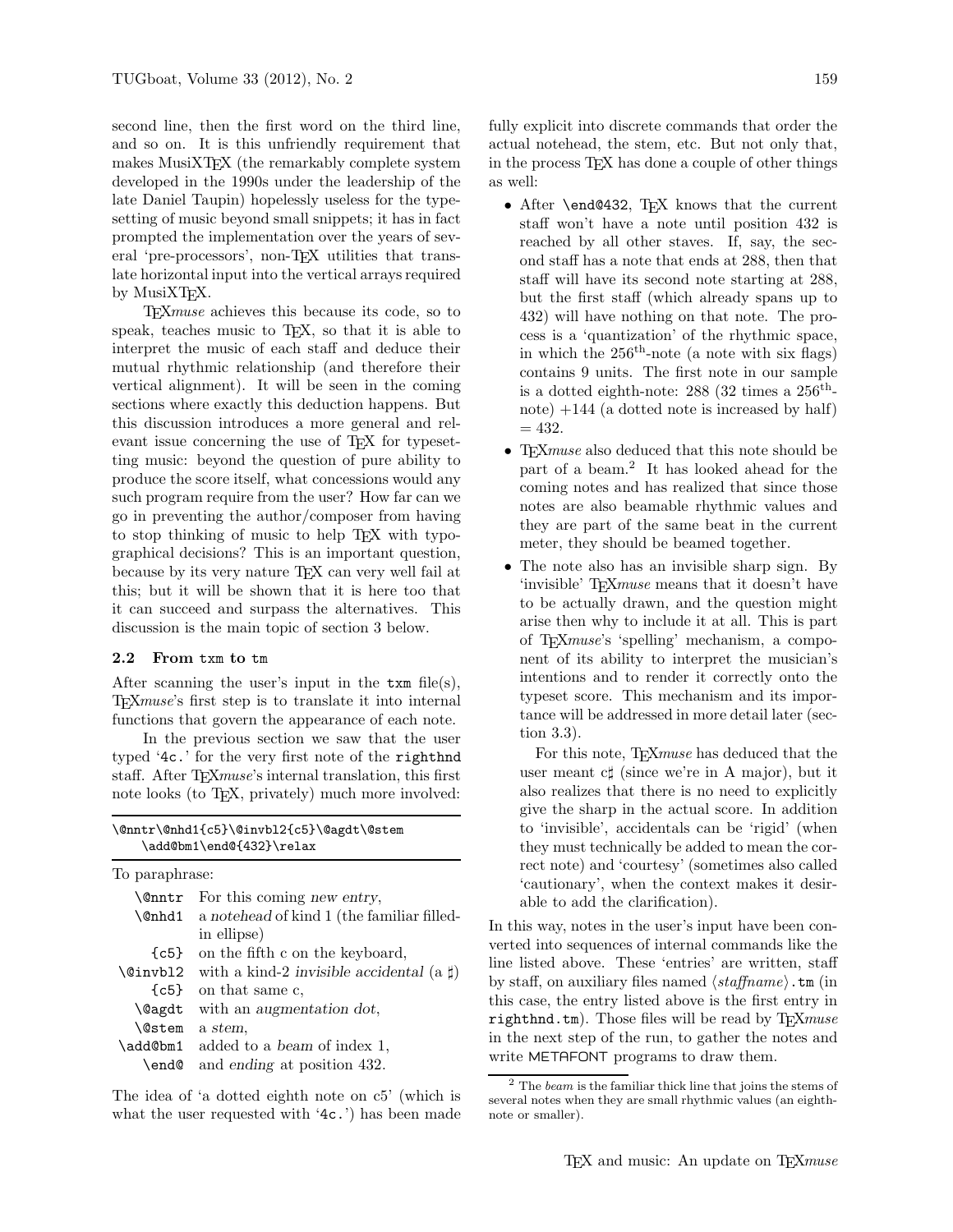# 2.3 From TFX to METAFONT

With the information in the  $\tan$  files, T<sub>E</sub>X can now proceed to write programs in METAFONT that will draw the notes into a font. The following is the program that TEX writes for the first note in our sample:

```
newchar(1);
    staff_1;
        notehead(1,C5);
        openbeam(1);
        augm_dot;
        stem;
    staff_2;
        upper;
        notehead(1,E4);
        stem;
        lower;
        notehead(1,H3);
        openbeam(1);
        augm_dot;
        stem;
    endcharat(432-0);
```
The first thing to note here is that this listing contains information about both staves. In fact, it is the tm→mf stage that gathers the notes, from all the staves, to make the composite 'characters' that include any note that belongs in each vertical axis across the score.

In this first note, the right hand (staff\_1 for METAFONT) is simple enough; but the left hand contains two noteheads, which are in addition separated as 'upper' and 'lower' sub-notes. This comes from a \split in the original user's input for the left hand (not shown above), and illustrates what a split ends up looking like in the METAFONT program.

The **\add@bm** ('add to a beam') command has generated an openbeam in the METAFONT program. Since this is the first note, there are no beams currently open, so \add@bm is interpreted as opening one. Future notes with \add@bm will be given an addtobeam instead, until a \close@bm is found and the beam closed.<sup>3</sup> On the other hand, the '432' is retained and it still signals the end of the entry in endcharat(432-0)— METAFONT will do the math and find 432. T<sub>EX</sub> had used the ending positions of the notes to figure out the relationships between staves; but now the same information (which ultimately encodes the rhythmic profile of the piece)

will be used by METAFONT for the spacing of the music. (In music, the longer the rhythmic value the more space there is after a note; the space after each note is later stretched proportionally, if necessary, to reach the right margin.)

TEXmuse now enters the drawing stage, reading the character programs with the music-drawing functions defined in its code. The user (or a batch file) runs mf on these METAFONT programs generated by TEX, and out of this a new font is created (or many, if there are more than 256 characters in the piece). T $\cancel{FX}$  will then use the font to typeset the music — which, for T<sub>E</sub>X, is just regular text.

### 2.4 From METAFONT to TFX

But the new font does not contain every single symbol in the music. METAFONT does not really draw some pre-formed symbols that are part of a musical score; for example, any lettering or any numbers will be inserted by T<sub>EX</sub> (retaining user control on their font and appearance), as well as some musical symbols like the clefs that don't really change from instance to instance and would be inefficient to draw on the fly. TEX will insert those symbols at the appropriate positions in the score, but for that it needs METAFONT to tell it where those positions are.

This information is passed to TFX in the log file of the METAFONT run. This is an excerpt from it:

```
Line at measure 3
Next break after measure 6
\fi\leavevmode\iffalse
\fi\rlap{\hbox{\raise 7.0pt\hbox
    {\mae ?}\kern2.2pt
\raise-3.5pt\hbox
{\mse \char 146}}}\iffalse
\fi\rlap{\raise38.5pt\hbox{\mae \&\kern2.2pt
{\mse \char 146}}}\iffalse
[1]
\fi{\tmfont\char1}\iffalse 3.9 [2]
\fi{\tmfont\char2}\iffalse 1.5 [3]
```
This is pretty low-level plain TEX, but you can still spot the **\char** commands that request particular symbols. \mse is TEXmuse's base musical symbols font ('muse'), in which character 146 is the key signature of A major. The clefs, at the time of writing, come from the TrueType font 'Maestro' (the default font for Finale, a mainstream commercial music program): ? in that font is the bass clef, and  $\&$  is the treble clef. $4$ 

<sup>3</sup> The reason for this two-step conversion is that the rests, that can also be included under a beam, behave differently. In other words, \add@bm is not exactly equivalent to openbeam or addtobeam, and \close@bm is not directly closebeam; in this particular case the difference is innocuous because no rests are involved.

<sup>4</sup> Eventually, Maestro will be entirely replaced by TEXmuse's own fonts. It has so far been used to permit implementation of the prototype even in the absence of a complete native font, and also to test T<sub>E</sub>Xmuse's ability to use and interact with user-selected fonts.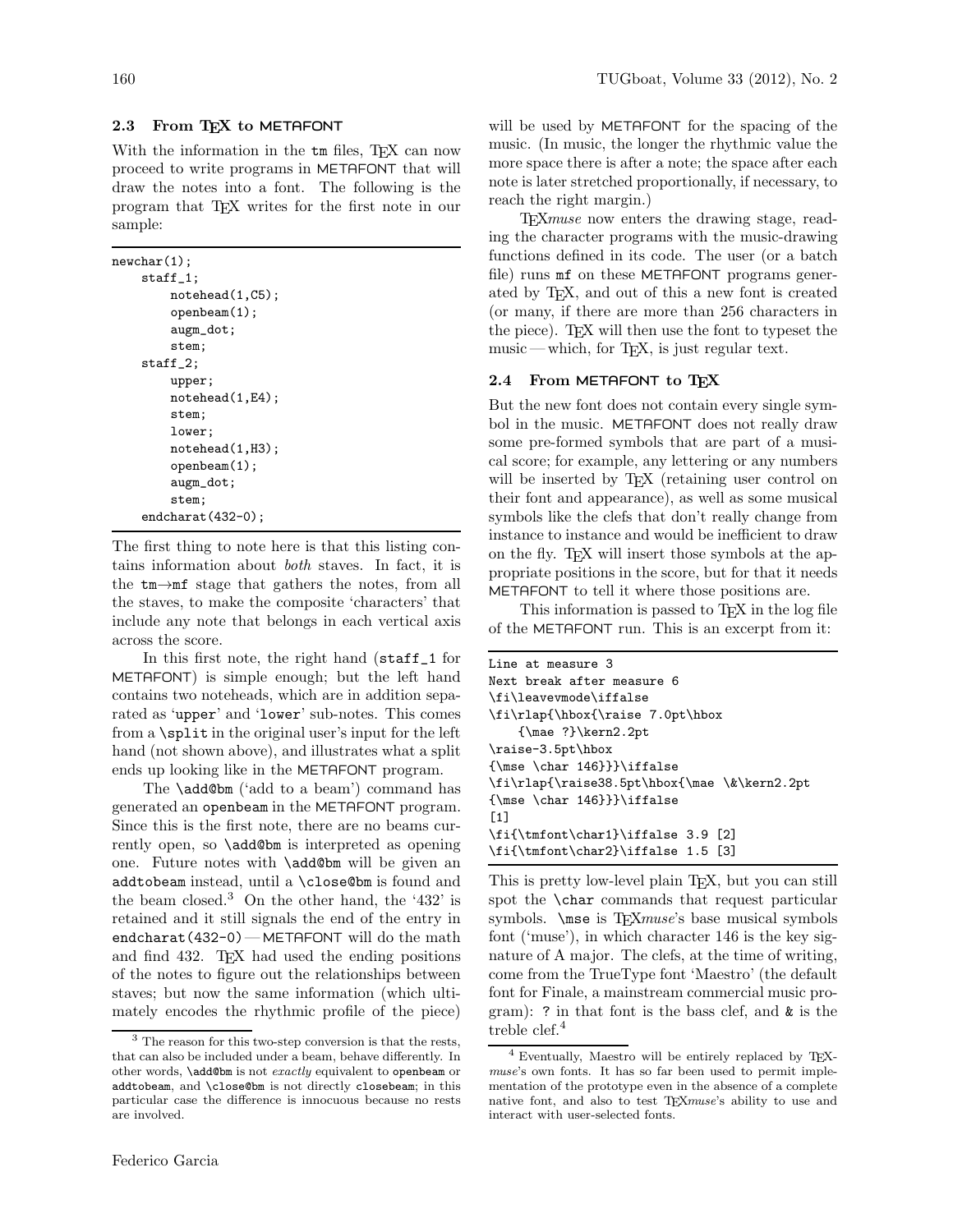\tmfont is the command that stands for the actual font that METAFONT has just drawn, and so {\tmfont\char1} is the exact point where META-FONT tells TEX to print the very first note of the piece. The log file continues requesting what goes in the score— the characters that it just drew or insertions from other fonts— and simply by reading the file TEX gets to typeset the music.

## 2.5 Sample output



TEXmuse is still very incomplete. Apart from the fact that it doesn't yet connect the barlines across the two staves of the piano, much less join the staves with a brace on the left sides, the  $\mathcal{L}'$  (which as of now can't be scaled down. . . ) appears slightly misplaced to the left, and the  $H_{\sharp}^{\sharp\sharp}$  is misdrawn (it should give c♯, not b♯!).

But the skeleton is in place, and many of the missing features are more or less simply analogous to features already working in the current prototype. TEX can indeed interpret intuitive user input, and it can program METAFONT virtually without help from the user. The system is promising in terms of flexibility and programmability.

#### 3 TEX and music: Why and why not

There are legitimate reasons, however, to be skeptical about music typesetting in  $T_{E}X$  — or in fact in any system like TEX, with plain-text input, a compile phase, and fixed output.

#### 3.1 Music, tables, and TEX

As mentioned, T<sub>F</sub>X*muse* (like the pre-processors for  $MusiXTFX$ ) goes to a lot of trouble to make out the vertical correspondences implied by the user's horizontal output. The analogy above (typing a paragraph in vertical fashion) can be complemented by the realization that music, from the typographical point of view, is more like a table than it is like running text: vertical alignment by rhythm is as important, detailed, and meaningful as the horizontal dimension where a melody is presented.

In a way what the system does is hide the table from the user, in order to spare him the need to think of it explicitly. But this doesn't change the fact that the music is still a table. . . and tables are one context where the shortcomings of a T<sub>E</sub>X-like system are acute.<sup>5</sup> As any L<sup>A</sup>TEX user knows, maintaining a table (editing it, updating it, correcting it) is not the most straight-forward intuitive process for us. In Excel, or even in a table in Word, you can simply click on a cell and start typing or deleting; in L<sup>A</sup>TEX you have to count \hline's and &'s even to find the cell. Searching is impeded, selecting a portion of the table for copying or pasting is impossible,  $\ldots$  T<sub>E</sub>X is simply not a natural environment for tables the way Excel is.<sup>6</sup>

There is therefore a big built-in inconvenience in the use of TEX, or any such system, for music typesetting. For me, a conclusion has emerged, as work on T<sub>F</sub>X*muse* has progressed, that the advantages that do come naturally with  $T_FX$  — programmability, for example, or precisely targeted control where user decisions are documented, visible, and accessible as part of the input— are, by themselves, not nearly enough to compensate for that inconvenience. In other words, that T<sub>E</sub>X*muse*, if it was only a matter of those advantages, would unfortunately not be the best choice for a musician's music typesetting needs. Much more than that is needed for a system based on plain-text input to compete with WYSIWYGs, no matter how deficient the latter are. . . (and they are).

#### 3.2 WYSIWYM in music?

The reference in the previous paragraph is to the needs of a musician, as distinct from the needs or concerns of an engraver proper. A musician does not need to know, for example, the rules for positioning beams, any more than a mathematician needs

<sup>5</sup> As Frank Mittelbach pointed out in another talk at this conference, (L<sup>A</sup>)TEX has severe limitations in this area (for example, there's no way to make a cell span several cells both horizontally and vertically at the same time). The problem referred to here is even more immediate and pressing.

<sup>6</sup> Of course the problem is not only TEX's: the same is true of HTML, for example, or any system that takes what is inevitably one-dimensional input to manipulate what is inevitably two-dimensional output.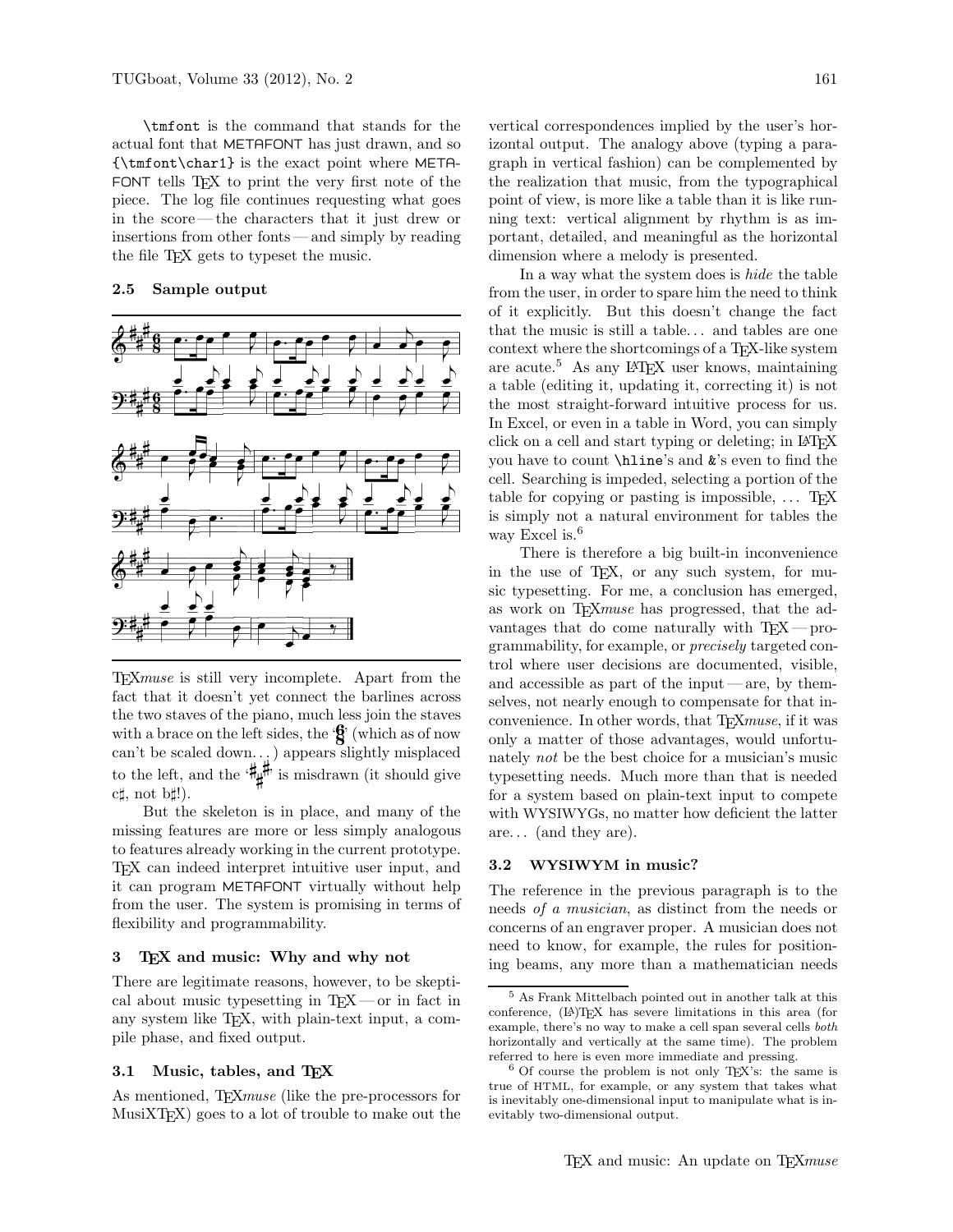to know about the rules governing the positioning of superscripts. The real test for TEXmuse, or any system that aspires to being a good choice for musicians (composers, analysts, etc.), is whether or not it assists the musical mind without imposing concerns that are more typographical, or, even worse, syntactical, than musical.

For example: when we are in, say, c minor, every e is flat by default — that's part of what 'being in c minor' means. So, in c minor, the musician will write a scale simply as c-d-e-f-g, even though the e is actually e♭. Requiring the musician to explicitly request e♭ is forcing the mind to step outside a purely musical train of thought: think of a mathematician having to request explicitly the italics for the letters in the equations. From the typographical point of view, this is correct: the copyist or engraver, in music or in math, does indeed go through the extra step. But from the 'semantic' point of view, so to speak, of someone who is writing down a thought, this gets in the way. In a sense, those kinds of extra steps, foreign to the train of thought, are the whole point of using a computer — rule-based, mechanical, in principle automatic: isn't that what the computer exists for?

It is a priority that the input the user is required to learn and apply when typing music be as intuitive as possible: as close as possible to the actual steps and motions of writing the music by hand. In the c minor example, e♭ should be simply typed as e (just as you would write it on paper), the flat being silently deduced by the engine. It's not a matter of 'what you see is what you mean', because we do mean e♭ although we don't write it out (or see it) in full. Rather than WYSIWYM, the paradigm is more one of 'what you see is what you'd write'.

Or even more to the point: it's a 'dear computer, you know what I mean!' kind of thing. Say there's a passage where every entry will consist of two notes— well, the user should be able to say \dyads and not worry about grouping every pair of notes with whatever syntax; if an entry will be repeated the same way (which happens quite often in music), shouldn't we have a shortcut, like using %,<sup>7</sup> so that we can type '<ceg>%%%' and obtain the same result as if typing '<ceg><ceg><ceg>'? Not that we want the %-like symbol to be output we want to do less typing, and our meaning should be clear to the computer.

TEXmuse's command \coll, similarly, permits constructions like \coll8b{cdef}, meaning to add a lower octave ('8va bassa') to each note — a trick composers have used in their manuscripts for the copyists to add the extra note.<sup>8</sup>

And so on. These are very simple tools to program, and they follow naturally from admitting that horizontal input is, well, a necessary evil, that needs to be alleviated as much as possible.

The point, however, is that even with a successful syntax— one that helps rather than infuriates the user— even then it is legitimate to fear that T<sub>E</sub>X*muse*, or any system like it, is not a real alternative for use by musicians. . . the successful syntax just means that entering the music won't be more annoying than entering it in a WYSIWYG; but there's still a long way to go in order to overcome the structural inconvenience pointed out above, of not having direct, mouse-click access to each note in the score.

# 3.3 Tipping the balance

Consider the following snippet:



The three 'accidentals' in this example (the sharp  $\sharp$ , the natural  $\natural$ , and the flat  $\natural$ ) are all necessary parts of the pitch specifications; in particular, the second one cancels the effect of the first one (since in principle accidentals carry through full measures and therefore the original sharp on the a would apply to the second a as well).

Next, let's observe that the note with the  $\sharp$  and the one with the  $\flat$  are in fact the same pitch (i.e., the same key on the piano). The musical spelling in the example (the particular choice of a♯ for the first one and b♭ for the second) is the correct one musically: since sharps are generally 'felt' to point up while flats tend to point down, the chosen spelling makes the notes actually reflect graphically the contour of the melody— a fact that, apart from looking better, is important semantically as well. Context matters, however: if the note following the b♭ was another b (natural), then the b♭ should be spelled as a♯ (a better way of leading to b); but if the last note was c, then b would again be the preferred spelling (even though that flat would lead upwards in that particular case).

Most music typesetting programs today allow for 'MIDI input', meaning that they can take pitches in as keystrokes on a musical keyboard plugged into

<sup>7</sup> A sign resembling the % is widely used informally for musical repetitions.

<sup>&</sup>lt;sup>8</sup> Italian *coll* is an archaic contraction of *con il*, which was used since early times in instructions like "coll violino I" ("with the first violin"). The engraver would then copy the same music that was in the first violin. "Coll" was later generalized to other shorthand uses.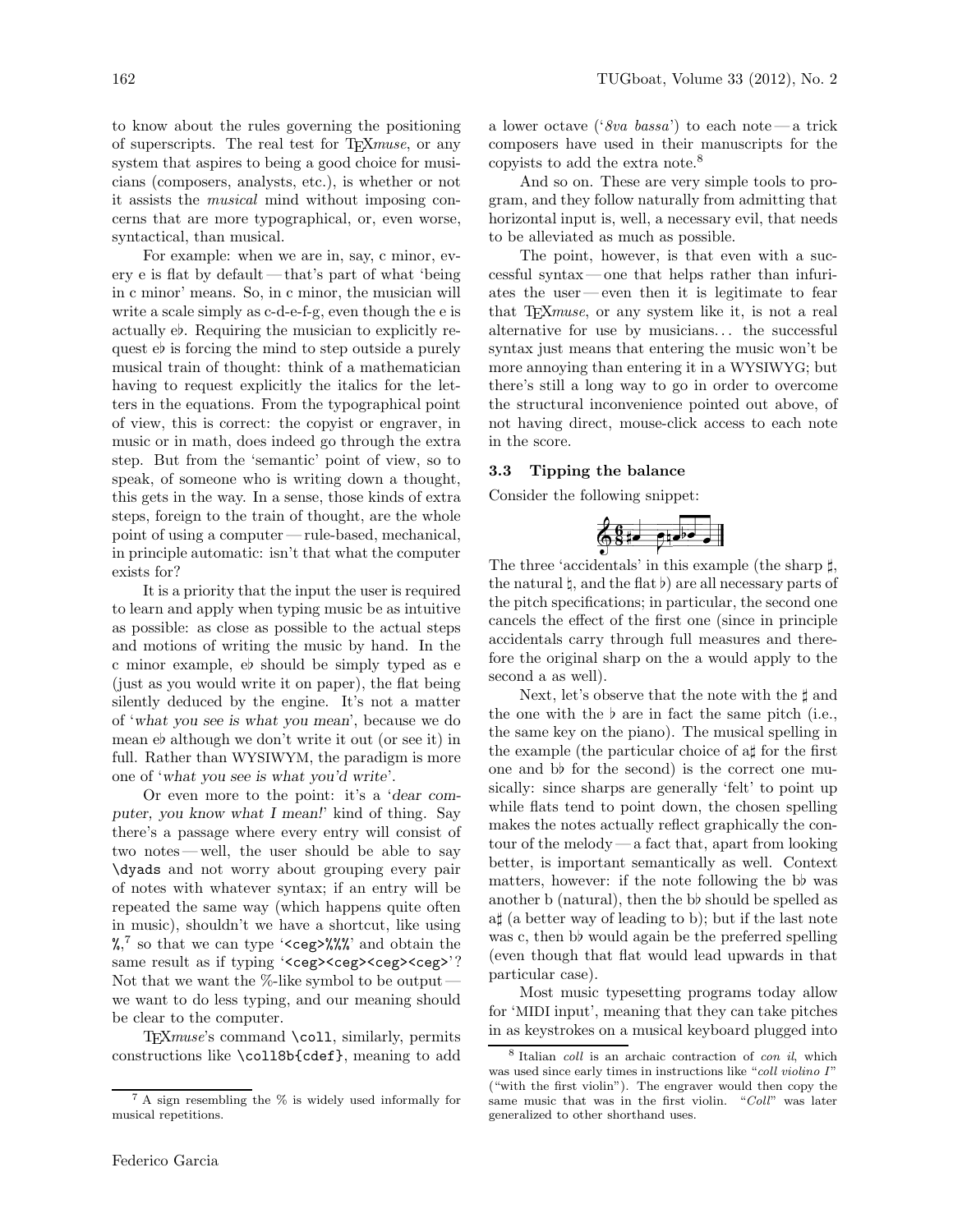the computer. But they don't have a dynamic interpreter that would spell the notes correctly. You can (with more or less work) set each particular key on the piano to be spelled one way or another, but that isn't good enough: in our example, the two occurrences of a $\sharp$  /b  $\flat$  would be spelled *both* as either b or as a♯, and then you'd have to go back and correct them.

This is actually only a minor inconvenience, in part because it's only one small side of a much bigger annoyance. The 'dynamic pitch interpreter' that is lacking here would not only be able to make musical sense of pitch keystrokes, but, much more importantly, it would free the user from making spelling decisions for each context. It's not simply that the second-to-last note in the example should be spelled differently according to what note follows— the passage can change context in innumerable ways that would affect spelling:

- Say a different instrument will join the melody only starting in the middle: then it doesn't need the ♮, since there's no ♯ to cancel. A copy-paste operation in many a program today would incorrectly include the ♮.
- Say the composer decided to split the one measure into two (changing the time signature): then the  $\natural$  is not technically needed, since a new measure cancels any previous accidentals. But in most cases it is a good idea, for clarity's sake, to put in the accidental anyway (the socalled 'courtesy' accidental). Many programs today would simply remove the accidental altogether, following the technical rule, and once the composer requests that the accidental be shown anyway, that decision will apply in any further use of the music, regardless of whether the new context requires it or not; and ten the courtesy accidental will create more, not less confusion. . .
- Say this line is for clarinet, and since the clarinet is a transposing instrument, you'll have to transpose it up a whole-tone for the clarinetist to read. In programs today, you'll get:

 $\bigcirc$   $\bigcirc$  is the  $\bigcirc$ 

which is completely unacceptable: b♯–c♯ should have been spelled c–db.<sup>9</sup>

Because of all these potential problems, experienced music typesetters know that the process of setting a score includes a special step dedicated solely to proof-read the spelling. Even so, this is the area of music typesetting that is by far responsible for most typographical errors found in scores, new or  $old.<sup>10</sup>$ 

This is a *huge* issue indeed — the kind of issue that, if solved, would make a program so useful above and beyond WYSIWYGs that it may well start to compensate for the inconveniences of plaintext input. T<sub>E</sub>X*muse* has a prototype of a spelling mechanism that does just this. (And has prompted several colleagues of mine to ask me regularly, but especially after struggling to meet deadlines, how close I am to completing the program so that they can use it!)

Less ground-breaking but similarly welcome is T<sub>E</sub>X*muse*'s system of beaming automation that also takes context in mind. This is not as significant in terms of a score's correctness, but it does separate amateur from professional musical engraving.<sup>11</sup>

And another important advantage of T<sub>E</sub>Xmuse: by deciding on line-breaking and page-layout— this latter not fully implemented yet— once again according to context and without user intervention, T<sub>E</sub>X*muse* will simplify the handling of the multiple looks a score takes. Any piece for more than one instrument consists not only of the general score (with every instrument in it), but also of the individual parts (the flutist gets the flute music only, the oboist the oboe music only, and so on). If, as in commercial software today, user intervention is needed to lay the pages out, then that means that the user will be helping out not with one document, but with a multitude of them. Spelling creates the most typos in scores, but it is this process, 'part extraction', that consumes most of a composer's time these days.

You could say that WYSIWYGs could just add these functionalities to their engines, and that is true to a certain extent. But the fact is that these utilities are actually more at home in an input-compile-output model than in a GUI. They all depend heavily on

<sup>9</sup> The problem arises from the fact that the correct b♭ transposition is not necessarily always a 'major second,' but may actually have to be a 'diminished third' in some portions; the two things are equivalent in terms of pitch — key on the piano— but not in terms of note on the staff. The

program's downfall is again the lack of a dynamic, contextsensitive pitch-to-note interpreter.

<sup>10</sup> I saw an exercise in a recent conducting class where students were given one page from a score by Debussy where they had to find five typos (five!). All the errors (in a score that is close to 100 years old) were spelling mistakes.

<sup>&</sup>lt;sup>11</sup> The paradigmatic case is a  $3/4$  time signature, where beams span across the three beats if there are only eighthnotes, but should break into beats in the presence of sixteenth-notes or smaller rhythms.